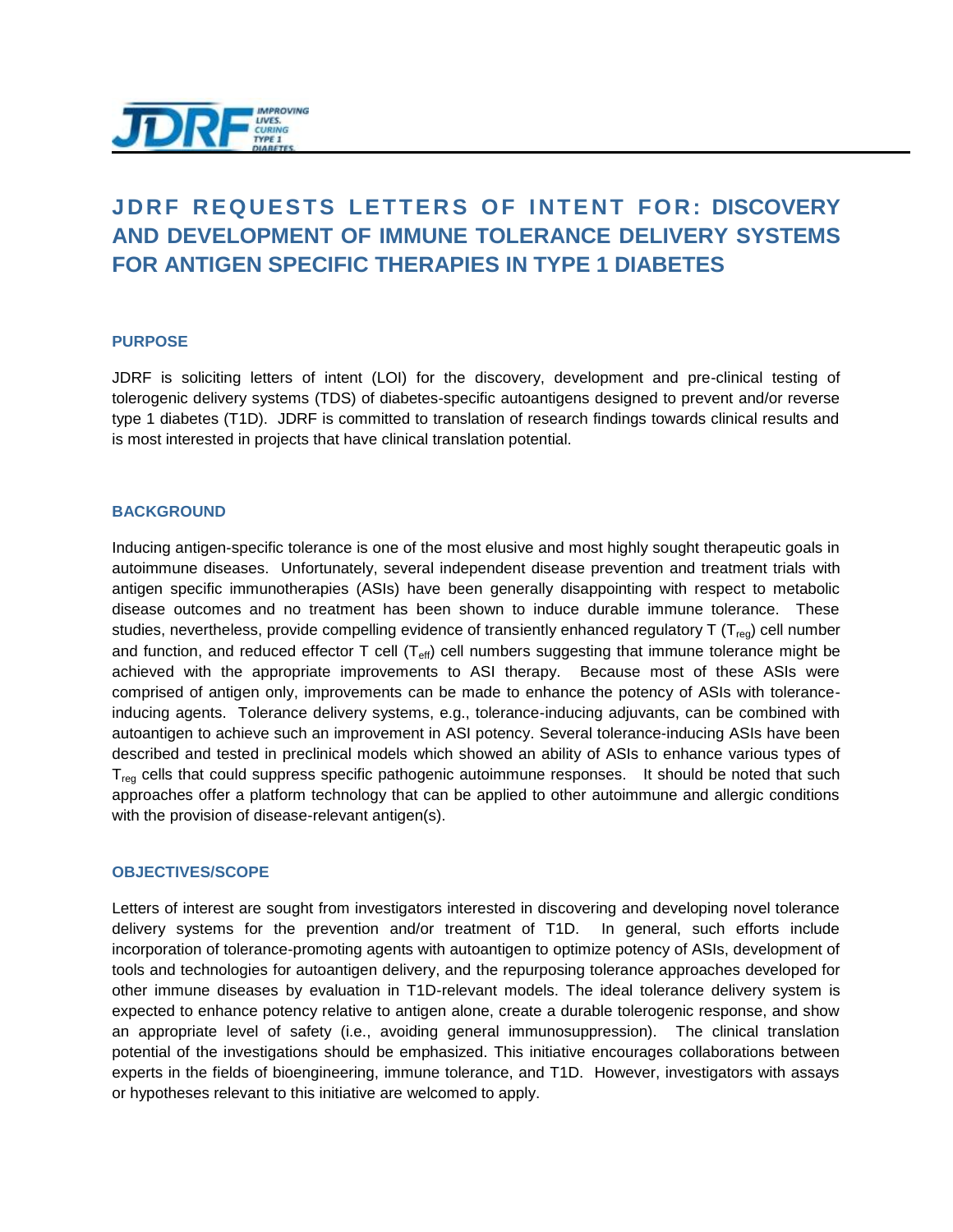### **Examples of relevant topics include, but are not limited to:**

- Improvements in the potency of particulate delivery vehicles/substrates (e.g., nanoparticles, apoptotic cells, liposomes, etc.)
- Identification of superior tolerance-inducing agents and delivery systems by performing rigorous comparisons of potency and activity of existing and novel entities to induce immune tolerance
- Repurposing of tolerance delivery systems for use in T1D that have been used successfully in or are being developed for other autoimmune/allergic indications
- Development of existing and novel immune tolerance-promoting molecules and agents for incorporation into tolerance-delivery systems for ASIs
- Tolerance-delivery systems designed to exploit novel molecular targets to achieve immune tolerance
- Generation and evaluation of antigen presenting cell targeting systems for autoantigen delivery
- Improvements in stability and/or potency of autoantigen for delivery of mucosal tolerance
- Development of tolerance-inducing viral and bacterial delivery systems

This RFA is not intended to support: immunotherapies not of an antigen-specific nature; research on identifying novel T1D autoantigens; development (including clinical analysis) of ASIs comprised of antigen alone (i.e., "naked" antigen).

Applicants who wish to consult with JDRF Program Staff to discuss the responsiveness of their proposal to this program or to discuss ideas or resources that might benefit this initiative may do so. Enquiries in this area should be referred to contacts as shown below.

Collaborative efforts engaging investigators with complementary expertise are highly encouraged.

## **ANNOUNCEMENT INTRODUCTION AND PUBLIC Q&A**

JDRF will hold announcement introduction meeting via web and teleconference on **November 16, 2015 at 1-2 PM** US Eastern time, to which all interested prospective applicants are invited. JDRF scientists will give an overview of the goals of this initiative, explain the application process and answer initial questions on applications. A brief introduction on JDRF's new grant application portal (RMS360) will also be given.

**Click on this link: [Join WebEx meeting](https://jdrfmeetings.webex.com/jdrfmeetings/j.php?MTID=m9e2dbac643386e0a747d9414ffc96334)** Meeting number: 730 077 293 Meeting password: research2015

**Join by phone** Dial in (US): 877-261-5012 Dial in (Int'l):<https://www.intercallonline.com/listNumbersByCode.action?confCode=5908746746> Conference code: 59 08 74 67 46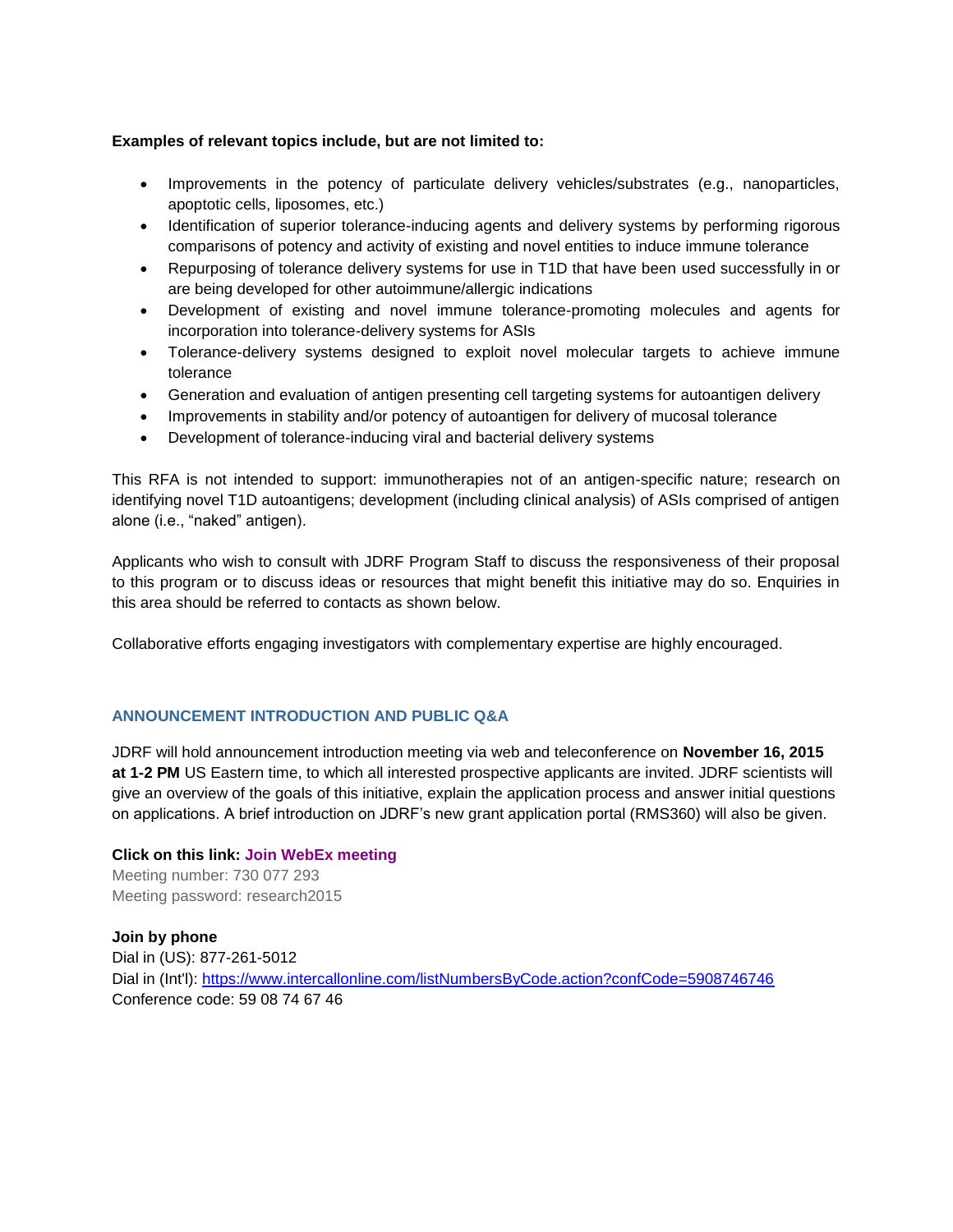#### **MECHANISM**

Up to a maximum of \$250,000 USD per year including 10% indirect costs for up to 2 years may be requested. The level of funding will vary depending on the scope and overall objectives of the proposal. Under the terms of the grant award, written quarterly  $(-2-3)$  pages) reports will be required from the funded investigator as a basis for continued support.

Applications that are not funded in this competition may be resubmitted to other JDRF grant mechanisms according to the deadlines and guidelines described on the JDRF Web site: <http://www.jdrf.org/>

#### **ELIGIBILITY**

Applications may be submitted by domestic and foreign for profit and non-profit organizations, public and private, such as universities, colleges, hospitals, laboratories, units of state and local governments, and eligible agencies of the federal government. Applicants must hold an M.D., D.M.D., D.V.M., Ph.D., or equivalent and have a faculty position or equivalent at a college, university, medical school, or other research facility. Please note that additional information will be requested of applicants from for-profit entities or industry collaborations with academia if a full application is invited.

For clinical studies, applicants must hold an appointment or joint appointment in a subspecialty of clinical medicine, and conduct human clinical research.

There are no citizenship requirements for this program. To assure continued excellence and diversity among applicants and awardees, JDRF welcomes applications from all qualified individuals and encourages applications from persons with disabilities, women, and members of minority groups underrepresented in the sciences.

## **LETTER OF INTENT**

Prospective applicants should submit a Letter of Intent, [**2 pages maximum**] on line via RMS360 [\(http://jdrf.smartsimple.us\)](http://jdrf.smartsimple.us/) to be considered for a full proposal request. The LOI template provided on the RMS360 website must be used to complete the application. Applicants will be notified approximately eight weeks after the LOI deadline date if they have been approved to submit a full application.

## **PROPOSAL**

**An approved Letter of Intent is required prior to submission of a full proposal.** Upon notification of a request for a full proposal, the application must be completed using the templates provided on the RMS360 [\(http://jdrf.smartsimple.us\)](http://jdrf.smartsimple.us/). Proposal section templates in MS Word, [**10 pages maximum**] should be type-written, single-spaced and in typeface no smaller than **10-point font** and have no more than **six vertical lines per vertical inch**. Margins, in all directions, must be at least ½ inch. Complete information should be included to permit review of each application without reference to previous applications.

Note that all applications involving human subject research must include supplemental information to address subject safety, study design and investigational product information. More details can be found in the Human Subject Research Guidelines: [http://jdrf.org/grant-center/information-for-applicants/how-to](http://jdrf.org/grant-center/information-for-applicants/how-to-apply/application-guidelines/#human-subject-requirements)[apply/application-guidelines/#human-subject-requirements](http://jdrf.org/grant-center/information-for-applicants/how-to-apply/application-guidelines/#human-subject-requirements)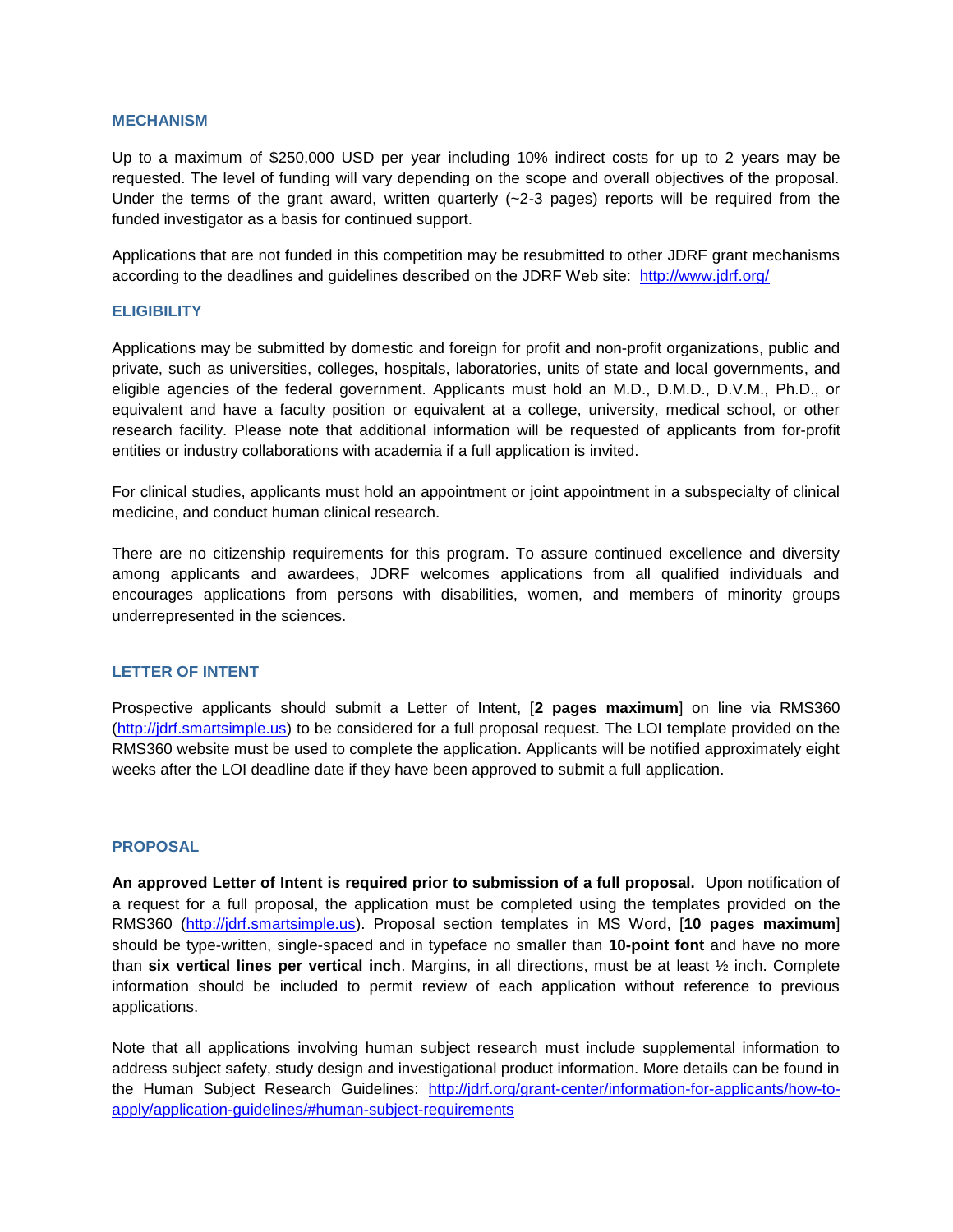# **SCIENTIFIC REVIEW CRITERIA**

Applications will be evaluated based on JDRF's confidential evaluation including:

- **Significance**
- Relevance
- Approach
- Innovation
- Investigator Experience
- Environment

*Significance*: Does this study address an important problem? Will the expected results have an impact on the performance of ASIs or IM therapeutics?

*Relevance*: Is the proposed research relevant to the objectives of this RFA? What will be the expected impact of these studies on the JDRF's mission?

*Approach*: Are the conceptual framework, design, methods and analyses adequately developed, well integrated and appropriate to the aims of the project? Does the applicant acknowledge potential problem areas and consider alternative tactics? Is the proposed research feasible within the term of the award? Are resources and knowledge based on prior experience and know-how?

*Innovation*: Does the project employ novel concepts, approaches or methods? Are the aims original and innovative? Does the project challenge existing paradigms or develop new methodologies or technologies?

*Investigator Experience*: Is the investigator appropriately trained and well suited to carry out the planned studies? Is the work proposed appropriate to the experience level of the principal investigator? If the investigator does not have T1D experience, are there appropriate collaborative arrangements with experts in T1D? For collaborative projects, is the project well led and coordinated?

*Environment*: Does the scientific environment in which the work will be performed contribute to the probability of success? Do the experiments proposed take advantage of unique features of the scientific environment or employ useful **collaborative** arrangements? Is there evidence of institutional support?

## **PROJECTED DEADLINES**